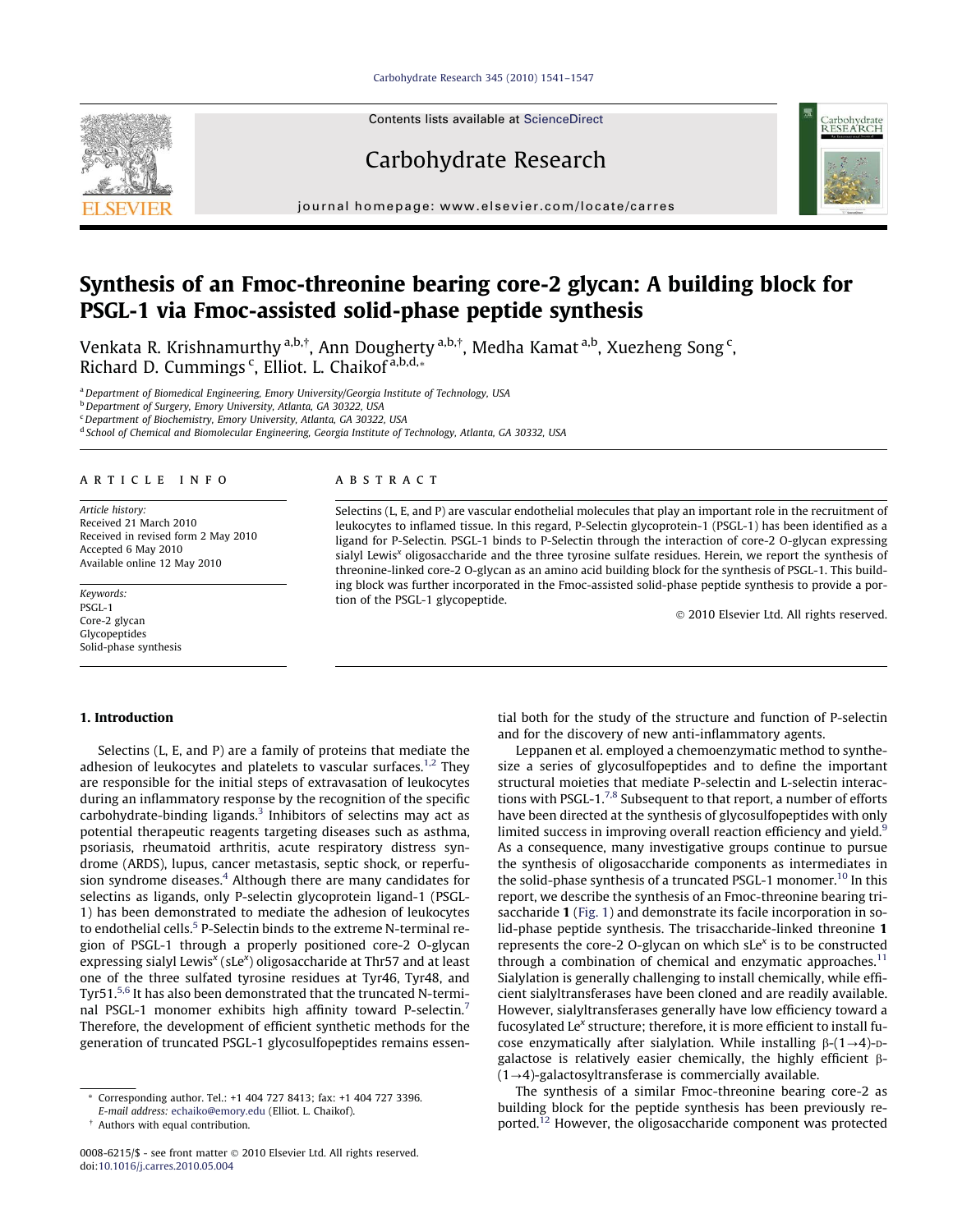

Figure 1. Fmoc-threonine bearing core-2 O-glycan as a building block for PSGL-1.

as an O-benzoate that requires more severe basic conditions for removal of the benzoyl protecting groups, thereby rendering them less suitable for use in glycopeptide synthesis.<sup>13</sup> Our intention was to synthesize an appropriate building block where the protecting groups in core-2 are fully compatible with solid-phase peptide synthesis, including cleavage conditions necessary for further enzymatic reactions required to obtain the full-length PSGL-1. Thus, we designed Fmoc-threonine bearing core-2 with acetyl protecting groups 1, as a building block for PSGL-1. In the Fmoc protocol, the iterative removal of the  $N^{\alpha}$ -Fmoc group with piperidine,<sup>14</sup> together with the coupling reagents  $HBTU/HOBt^{15}$  for peptide elongation, can be achieved without affecting the O-acetyl groups of the trisaccharide or inducing  $\beta$ -elimination of the glycan.<sup>16</sup> The use of electron-withdrawing O-acetyl protecting groups stabilizes the glycosidic linkage during TFA cleavage of the peptide from solid support, and the acetyl groups can be subsequently removed by treatment with dilute sodium methoxide in methanol or hydrazine hydrate.<sup>8,17</sup>

#### 2. Results and discussion

The synthesis of 1 commenced with the preparation of donor 5. Condensation of glycosamine hydrochloride with p-anisaldehyde generated an aldimine that was then peracylated to obtain  $2^{18}$ The aldimine was hydrolyzed, and the resulting amine 3 was protected with Troc-Cl, generating  $\mathbf{4}^{19}$  It was decided to use a thioglycoside for the glycosylation due to its inherent stability and mild reaction conditions. Therefore, the anomeric acetate was selectively converted to thioether  $5^{20}$  via reaction with ethanethiol in the presence of  $BF_3 \cdot OEt_2$  and 4 Å molecular sieves (Scheme 1).

The synthesis of 10 began from the known galactose derivative  $6<sup>21</sup>$  Hydrolysis of the acetates, followed by addition of benzaldehyde dimethylacetal in the presence of PTSA, generated the desired benzylidene acetal **7** in an overall yield of 53%.<sup>12</sup> The imidate  $8^{22}$ , which was generated in two steps from commercially available  $\beta$ -D-galactose pentaacetate, was added to acceptor 7 to smoothly generate the disaccharide 9. Finally, acid hydrolysis of acetal 9 in refluxing acetic acid generated diol 10 in moderate 54% yield along with 28% recovery of 9. All efforts aimed to improve the yield via increasing reaction time led to the hydrolysis of the tert-butyl ester in 10 (Scheme 2). After activation of the donor 5 using N-iodosuccinimide at  $0^{\circ}$ C, addition to acceptor **10** generated two products, which can be separated by flash chromatography. The first product was the desired trisaccharide 11, and the second product was found to be an undesired tetrasaccharide 11a generated from glycosylation of the donor 5 to both hydroxyl groups in 10. The structure of the trisaccharide 11 was confirmed by the combination of 1D proton and 2D gCOSY, TOCSY, gHSQC, gHMBC, and NOESY NMR spectra. In the gHMBC NMR spectrum of 11 (see Supplementary data), the cross-peaks from 101.3 ppm (C-1 of the glucosamine residue, A-C1) and 4.02 ppm (H-6 of the galactosamine residue, B-H6) and from 4.70 ppm (H-1 of the glucosamine residue, A-H1) and 69.5 ppm (C-6 of the galactosamine residue, B-C6), suggest that the O-6 of the galactosamine residue is glycosylated. The  $(1\rightarrow6)$ -linkage between the galactosamine and the glucosamine was further confirmed by the NOESY spectrum, which displayed a cross-peak between H-1 of the glucosamine residue and H-6 of the galactosamine residue. The combination of these 2D NMR analyses allowed the complete structural assignment of 11 which is listed in Table 1. Next, the trisaccharide 11 was acetylated with acetic anhydride in pyridine in the presence of catalytic DMAP, and the acetylated derivative was subsequently taken to the Troc deprotection step. Thus, addition of freshly activated zinc dust in the presence of acetic anhydride as a solvent reduced both the azide and NH-Troc group along with concomitant protection of both amines as corresponding acetates to generate 12 in an overall yield of 47%. Finally, hydrolysis of the tert-butyl ester on the threonine residue 12 was accomplished by treatment with trifluoroacetic acid in dichloromethane at room temperature affording the trisaccharide-linked threonine 1 in 72% yield (Scheme 3).

Next, we investigated the incorporation of the trisaccharidelinked threonine residue 1 into an Fmoc-based SPPS strategy using a Rink amide functionalized resin. The iterative amino acid coupling using the HBTU/HOBt method provided the glycosylated



Scheme 1. Synthesis of donor 5. Reagents and conditions: (a) p-anisaldehyde 4 M NaOH, 1 h, 71%; (b) Ac<sub>2</sub>O, DMAP (cat.), 16 h, 80%; (c) 5 M HCl, acetone, 0.5 h, 92%; (d) Troc-Cl, pyridine, DIPEA, 16 h, 80%; (e) EtSH,  $BF_3 \cdot OEt_2$ , 4 Å MS,  $CH_2Cl_2$ , 2 h, 80%.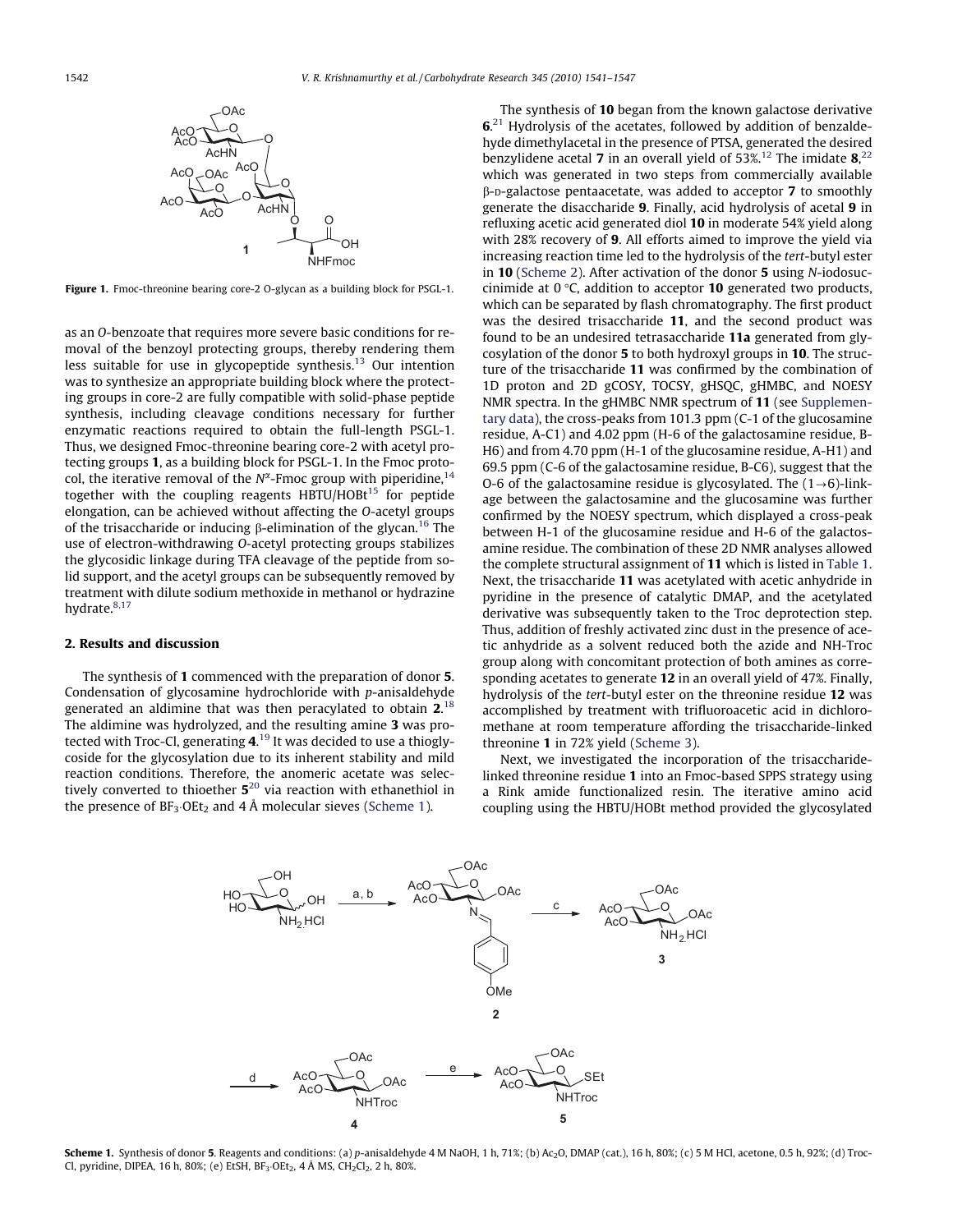

Scheme 2. Synthesis of disaccharide 10. Reagents and conditions: (a) NaOMe, MeOH, 3 h; (b) benzaldehyde dimethyl acetal, PTSA, MeNO2, 2 h, 53%; (c) TMSOTf, 8, CH2Cl2, 4 Å MS, CH<sub>2</sub>Cl<sub>2</sub>, 0 °C, 1 h, 61%; (d) 80% HOAc, 70 °C, 2 h (10: 54%, 9: 28%).

Table 1 Structural assignment of trisaccharide 11

| Residue           | <b>Nucleus</b>  |       | ∼    |      | 4    |      | $\sim$<br>6 |
|-------------------|-----------------|-------|------|------|------|------|-------------|
| Gal(C)            | $\rm ^1H$       | 4.74  | 5.26 | 5.03 | 5.61 | 3.97 | 4.19/4.08   |
|                   | 13 <sub>C</sub> | 102.1 | 68.6 | 68.8 | 67.0 | 71.3 | 61.5        |
| $Gal-N3(B)$       | $\rm ^1H$       | 4.99  | 3.54 | 3.98 | 4.13 | 3.99 | 4.02/3.78   |
|                   | 13 <sub>C</sub> | 99.3  | 58.8 | 77.9 | 68.5 | 69.3 | 69.5        |
| $GlcNTroc-1,6(A)$ | $\rm ^1H$       | 4.70  | 3.63 | 5.28 | 5.04 | 3.69 | 4.24/4.14   |
|                   | 13 <sub>C</sub> | 101.3 | 56.4 | 72.1 | 70.9 | 71.9 | 62.2        |



Scheme 3. Synthesis of trisaccharide-linked Fmoc-threonine 1. Reagents and conditions: (a) 5, NIS, TfOH, 4 Å MS, CH<sub>2</sub>Cl<sub>2</sub>, 0 °C, 12 h (11: 51%, 11a: 19%); (b) Ac<sub>2</sub>O, DMAP, pyridine, 1 h, 47%; (c) Zn dust, Ac<sub>2</sub>O-AcOH-THF, 3 h, 47%; (d) TFA, CH<sub>2</sub>Cl<sub>2</sub>, 2 h, 72%.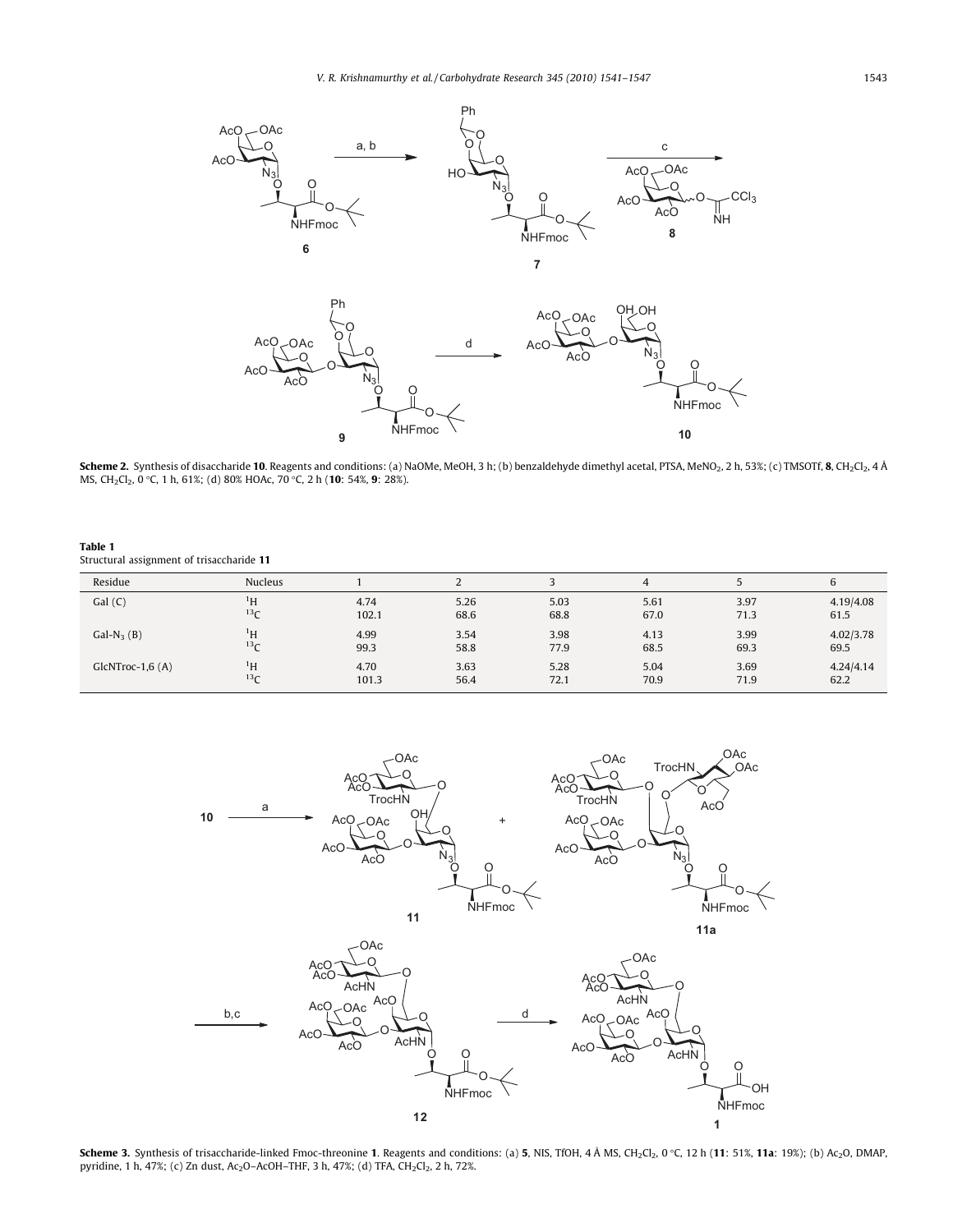peptide 13 on solid support. Subsequent treatment of 13 with 9.5:0.2:0.2:0.1 TFA-EDT-TES-H<sub>2</sub>O cleaved the peptide from resin without damaging the glycan. These conditions also cleaved the tert-butyl ester and trityl protecting groups, thereby, yielding the desired glycopeptide 14 (Scheme 4) in 50% yield (determined by HPLC). Product 14 was characterized by MALDI-TOFMS and reversed-phase HPLC, both of which confirmed the expected glycopeptide. The second product 14a (43% yield determined HPLC) was identified as a variant of glycopeptide 14 in which the C-terminal cysteine underwent a disulfide linkage with ethanedithiol, the reagent used in the final cleavage step of glycopeptide 14 from the resin. $23,24$ 

In summary, the Fmoc-threonine bearing core-2 O-glycan 1 was successfully synthesized, and the  $GlcNAc\beta1,6-Gal NAc$  linkage was verified by 2D NMR methods. This building block can be readily incorporated into solid-phase peptide synthesis to provide a portion of the PSGL-1 glycopeptide that can be further modified by chemoenzymatic means to obtain the full-length PSGL-1.

#### 3. Experimental

#### 3.1. General

All reagents were purchased from commercial sources and used as received, unless otherwise indicated. All solvents were dried and distilled by standard protocols. All reactions were performed under an inert atmosphere of argon or nitrogen, unless otherwise indicated. For peptide synthesis, Rink amide resin (resin loading: 0.4 mmol/g), DMF (Biotech grade), and piperidine were purchased from Novabiochem. HOBt, PyBOP, and all Fmoc-protected amino acids were purchased from Peptides International.  $^1$ H and  $^{13}$ C NMR spectra were recorded with an Inova 600-MHz spectrometer. High-resolution ESI-Mass spectra (HRESIMS) were recorded by The Emory University Mass Spectrometry Center using a JEOL JMS-SX102 instrument. Optical rotation values were recorded using a Perkin–Elmer polarimeter.

## 3.2. Preparation of 1,3,4,6-tetra-O-acetyl-2-deoxy-2-pmethoxybenzylidineamino-β-D-glucopyranose (2)

Glucosamine hydrochloride (5 g, 23.3 mmol) was dissolved in 24 mL of 1 M aq NaOH to give a colorless solution. p-Anisaldehyde (2.85 mL, 23.3 mmol) was added by syringe under intense stirring, to form a turbid solution. After several min of agitation a white precipitate was formed. The system was kept in an ice bath for 1 h to ensure complete precipitation. The solid was then collected by filtration and washed with water  $(2 \times 20 \text{ mL})$  and a mixture of 1:1 MeOH–Et<sub>2</sub>O ( $2 \times 20$  mL). The precipitate was dried under vacuum to yield 2-deoxy-p-methoxybenzylidineamino-p-glucopyranose (4.93 g, 71%) as a white solid. The precipitate was dissolved in 27 mL of pyridine and cooled to  $0^{\circ}$ C. To this was added catalytic DMAP (50 mg, 4.1 mmol) and  $Ac_2O$  (15 mL, 157.7 mmol). The solid slowly went into solution, and the reaction mixture was left at room temperature overnight. The starting material dissolved slowly over time to give a clear solution. After 16 h, the reaction mixture was poured into ice forming a white crystalline solid. The crystals were collected by filtration, washed with water  $(2 \times 10 \text{ mL})$  and ether  $(2 \times 10 \text{ mL})$ , and dried under vacuum to afford the title compound  $2^{18}$  (6.21 g, 80%) as a white crystalline solid. The NMR data for 2 matched those previously reported.<sup>18</sup> <sup>1</sup>H NMR (CDCl<sub>3</sub>):  $\delta_{\rm H}$  1.88 (3H, s), 2.01 (3H, s), 2.03 (3H, s), 2.10 (3H, s, 3.44 (1H, t, J 9.6 Hz), 3.84 (3H, s), 3.97 (1H, ddd, J 2.4 Hz, 4.8 Hz, 9.6 Hz), 4.12 (1H, dd, J 2.1 Hz, 12.6 Hz), 4.37 (1H, dd, J 4.5 Hz, 12.3 Hz), 5.14 (1H, t, J 9.6 Hz), 5.42 (1H, t, J 9.3 Hz), 5.94 (1H, d, J 8.1 Hz), 6.91 (2H, d, J 8.7 Hz), 7.64 (2H, d, J 8.4 Hz), 8.15 (s, 1H).

### 3.3. Preparation of 2-amino-1,3,4,6-tetra-O-acetyl-2-deoxy-b-Dglucopyranosyl hydrochloride (3)

Compound 2 (5 g, 10.8 mmol) was dissolved in 25 mL of refluxing acetone, and to this solution was added dropwise 2.5 mL of 5 N HCl. After 30 min, a thick white precipitate formed, and the system was cooled to room temperature. The precipitate was filtered and



Scheme 4. Incorporation of trisaccharide-linked threonine 1 into Fmoc-assisted solid-phase peptide synthesis. Reagents and conditions: (a) Fmoc-AA-OH; HBTU/HOBt; (b) 20% piperidine in DMF; (c) repeat steps a and b for subsequent amino acid coupling; (d) 9.5:0.1:0.2:0.2 TFA–H<sub>2</sub>O–EDT–Et<sub>3</sub>SiH, 2 h.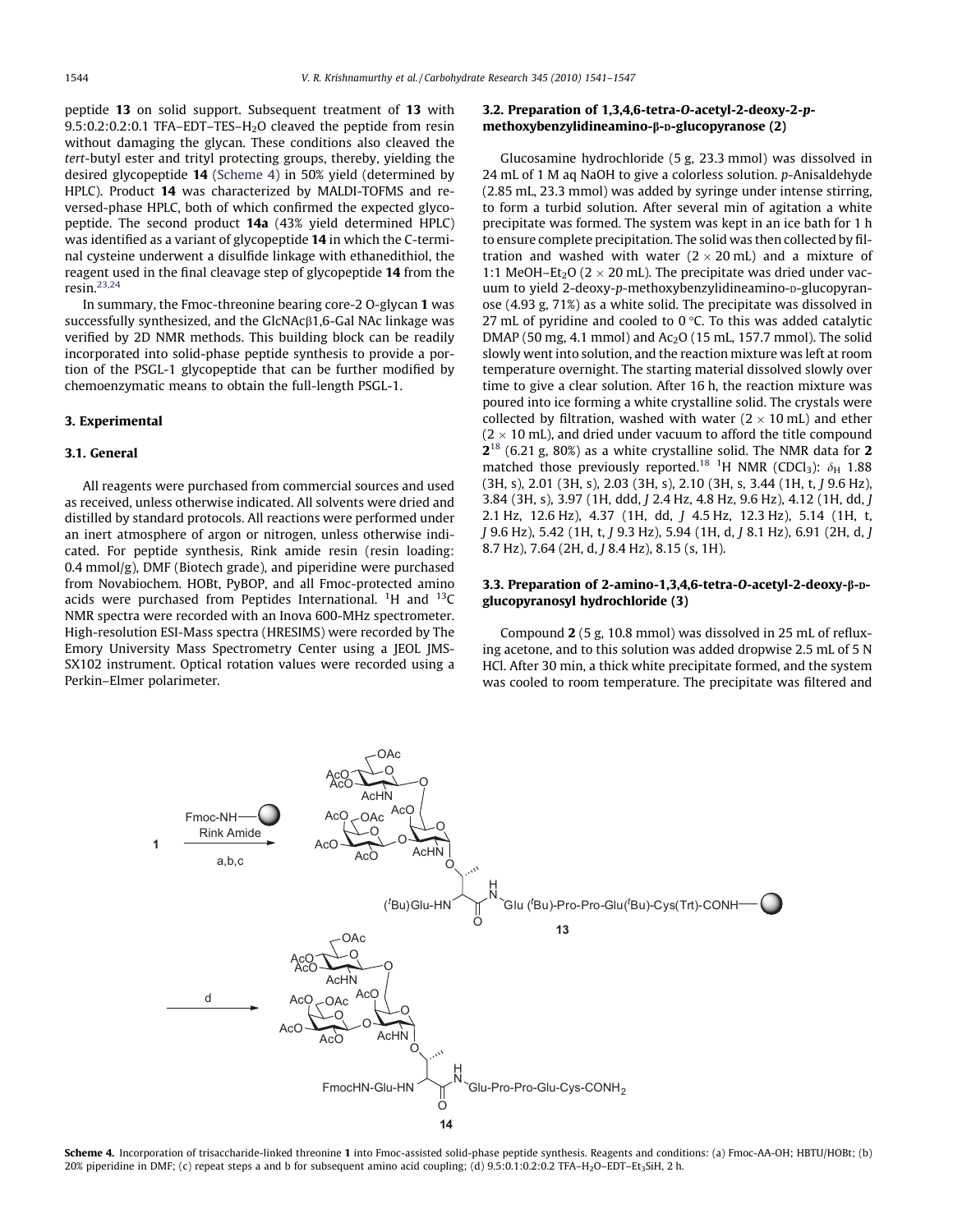washed with acetone (10 mL) and ether ( $2 \times 25$  mL). This was subsequently dried under vacuum overnight to provide  $3^{18}$  (3.45 g, 92%) as a white powder. The NMR data for 3 matched those previously reported.<sup>18 1</sup>H NMR (DMSO- $d_6$ ):  $\delta_{\rm H}$  2.03 (3H, s), 2.05 (3H, s), 2.09 (3H, s), 2.23 (3H, s), 3.62 (1H, t, J 9.3 Hz), 4.03–4.11 (2H, m), 4.25 (1H, dd, J 3.9 Hz, 12 Hz), 4.99 (1H, t, J 9.3 Hz), 5.42 (1H, t, J 9.9 Hz), 5.97 (1H, d, J 8.7 Hz), 8.93 (br s, 2H).

### 3.4. Preparation of 1,3,4,6-tetra-O-acetyl-2-deoxy-2-(2,2,2 trichloroethoxycarbonylamino)-β-D-glucopyranose (4)

Compound 3 (1.5 g, 4.3 mmol) was dissolved in 20 mL of pyridine and cooled to  $0^{\circ}$ C. To this were added DIPEA (0.75 mL, 4.3 mmol) and Troc-Cl dropwise over a period of 30–45 min. The reaction was allowed to stir at room temperature overnight. After 16 h, the reaction was neutralized by adding 15 mL of MeOH. The solvents were removed under reduced pressure, and the resulting residue was purified by chromatography over silica gel (1:1 EtOAc–hexanes) to obtain the title compound  $4^{19}$  (1.7 g, 80%) as white foam. The NMR data for **4** matched those previously reported.<sup>19</sup> <sup>1</sup>H NMR (CDCl<sub>3</sub>):  $\delta_H$  2.01–2.21 (9H, m, 3  $\times$  OAc), 3.65 (1H, s, –OH), 4.01–4.29 (4H, m), 4.61–4.83 (2H, m), 5.09–5.48 (4H, m).

#### 3.5. Preparation of ethyl 3,4,6-tri-O-acetyl-2-deoxy-2-N-(2,2,2 trichloroethoxycarbonyl)amino-1-thio-D-glucopyranoside (5)

Compound 4 (1.68 g, 3.45 mmol) was dissolved in dichloromethane (10 mL), and 4 Å molecular sieves  $(1.6 g)$  were added. The reaction mixture was cooled to  $-10$  °C, to which ethanethiol  $(0.51 \text{ mL}, 6.9 \text{ mmol})$  and  $BF_3 \text{ Et}_2O (0.87 \text{ mL}, 6.9 \text{ mmol})$  were added in succession. After stirring at room temperature for 2 h, the suspension was filtered with Celite, washed with satd aq NaHCO<sub>3</sub> (10 mL), and concentrated under reduced pressure. The resulting oil was purified by chromatography over silica gel (1:1 EtOAc–hexanes) to yield  $5^{20}$  (1.37 g, 80%) as a white foam. The NMR data for 5 matched those previously reported. $^{20}$   $^1$ H NMR (CDCl $_3$ ):  $\delta_{\rm H}$  1.24 (3H, t, J 6.4 Hz), 2.04 (9H,  $3 \times s$ ), 2.69 (2H, m), 3.68 (1H, m), 3.75 (1H, dd, J 10.3 Hz, 1H, H-2), 4.10 (1H, dd, J 12.3 Hz, 2.2 Hz), 4.22 (1H, dd, J 12.3 Hz, 5.1 Hz, H-6), 4.60 (1H, d, J 10.3 Hz, H-l), 4.78 (2H, dd, J 12.1 Hz), 5.05 (1H, dd, J 9.6 Hz), 5.19 (1H, d, J 9.1 Hz, –NH), 5.21 (1H, dd, J 9.6 Hz, H-3).

### 3.6. Preparation of  $N^{\alpha}$ -(fluoren-9-ylmethoxycarbonyl)-O-(2azido-4,6-O-benzylidine-2-deoxy-a-D-galactopyranosyl)-Lthreonine tert-butyl ester (7)

The galactose derivative 6 (2.99 g, 0.84 mmol) was dissolved in MeOH (84 mL), and the flask was flushed with argon. To this solution was added a freshly prepared 1 M NaOMe solution in MeOH (1 mL). The reaction mixture was stirred at room temperature for 3 h. Upon completion of the reaction the mixture was neutralized with Amberlite IR-120 ( $H^+$ ) resin. The reaction mixture was filtered through Celite, and the solvent was removed under reduced pressure to afford the crude diol. The diol was redissolved in nitromethane (70 mL), and flushed with argon. Benzaldehyde dimethyl acetal (1.27 mL, 8.42 mmol) was added, followed by PTSA (0.12 g, 0.63 mmol). The reaction mixture was stirred for 2 h, neutralized with TEA, azeotroped with toluene, and dried. Column chromatography on silica gel (1:5 acetone–toluene) gave acetal  $7^{12}$  (103 mg, 53%) as a white foam. The NMR data for 7 matched those previously reported. $^{12}$   $^{1}$ H NMR (CDCl $_{3}$ ):  $\delta_{\rm H}$  1.31 (3H, d, J 6.4 Hz, Thr -CH $_{3}$ ), 1.51 (9H, s, Bu), 2.31 (1H, d, J 4.0 Hz, –OH), 3.57 (1H, dd, 2-H), 3.78 (1H, s, Fmoc CH), 4.07 (1H, dd, J 10.7 Hz, 3-H), 4.16 (1H, ddd, J 3.6 Hz, 7.1 Hz, 7.2 Hz, 5-H), 4.22-4.30 (4H, m, 4-H, 6-H<sub>2</sub> and Thr CH<sub>2</sub>), 4.34 (1H, dd, J 2.5 Hz, 7.6, Hz, Thr -CH), 4.43 (2H, m, Fmoc CH2), 5.10 (1H, d, J 3.6 Hz, 1-H), 5.57 (1H, s, PhCH), 5.75 (1H, d, J 9.1 Hz,

#### 3.7. Preparation of 2,3,4,6-tetra-O-acetyl-D-galactopyranosyl trichloroacetimidate (8)

Galactose pentaacetate (0.20 g, 0.51 mmol) was dissolved in DMF (2 mL) and flushed with argon, hydrazine acetate (0.047 g, 0.51 mmol) was added, and the reaction was monitored by TLC. Upon completion, the reaction mixture was diluted with EtOAc (25 mL) and washed with water (10 mL). The EtOAc layer was dried and concentrated under reduced pressure to give a yellow residue (140 mg). This was subsequently dissolved in anhyd  $CH<sub>2</sub>Cl<sub>2</sub>$  (2 mL) and flushed with argon. To this solution were added  $K<sub>2</sub>CO<sub>3</sub>$  (0.081 g, 0.59 mmol) and trichloroacetonitrile (0.11 mL, 1.11 mmol). The reaction mixture was stirred at room temperature for 8 h. Upon completion, the mixture was filtered through Celite and concentrated. Subsequent purification by chromatography on silica gel (1:1 EtOAc–hexanes) afforded the imidate  $8^{22}$  (0.161 g, 82%) as a white foam. The NMR data for 8 matched those previously reported.<sup>22</sup> <sup>1</sup>H NMR (400 MHz):  $\delta_H$  2.01 (3H, s), 2.02 (3H, s), 2.03 (3H, s), 2.17 (3H, s), 4.08 (1H, dd, J 6.7 Hz, 11.3 Hz), 4.17 (1H, dd, J 6.6 Hz, 11.3 Hz), 4.44 (1H, m), 5.36 (1H, dd, J 10.8 Hz, 3.4 Hz), 5.43 (1H, dd, J 10.8 Hz, 3.0 Hz), 5.56 (1H, dd, J 3.0 Hz, 1.4 Hz), 6.61 (1H, d, J 3.4 Hz), 8.67 (1H, s).

## 3.8. Preparation of  $N^{\alpha}$ -(fluoren-9-ylmethoxycarbonyl)-O-[O-(2,3,4,6-tetra-O-acetyl- $\beta$ - $D$ -galactopyranosyl)-(1 $\rightarrow$ 3)-2-azido-4,6-O-benzylidene-2-deoxy-a-D-galactopyranosyl]-L-threonine tert-butyl ester (9)

Trichloroacetimidate 8 (42.7 mg, 0.087 mmol), acceptor derivative 7 (36.5 mg, 0.054 mmol), and freshly activated 4 Å molecular sieves (150 mg) were added together. The solids were dissolved in CH<sub>2</sub>Cl<sub>2</sub> (2 mL), flushed with argon, and stirred for 2 h at 0 °C. TMSOTf  $(2 \mu L, 8.7 \mu mol)$  was added dropwise. The reaction mixture was stirred at  $0^{\circ}C$  for 1 h, and then quenched with Hunig's base (diisopropylethylamine, DIEA). The reaction mixture was filtered through Celite, concentrated, and dried. Column chromatography on silica gel (1:5 acetone–toluene) afforded the disaccharide  $9^{12}$  (30 mg, 61%) as a clear oil. The NMR data for 9 matched those previously reported.<sup>12</sup> <sup>1</sup>H NMR (CDCl<sub>3</sub>):  $\delta_H$  1.33 (3H, d, J 6.4 Hz), 1.51 (9H, s), 1.99 (3H, s), 2.07 (3H, s), 2.17 (3H, s), 2.36 (3H, s), 3.74 (1H, s), 3.80 (1H, dd, J 3.6 Hz, 10.8 Hz), 3.95 (1H, t, J 6.4 Hz), 4.06–4.16 (3H, m), 4.20–4.32 (4H, m), 4.40–4.52 (3H, m), 4.81 (1H, d, J 7.6 Hz), 5.04 (1H, dd, J 3.2 Hz, 10.4 Hz), 5.13 (1H, d, J 3.6 Hz), 5.32 (1H, dd, J 7.6 Hz, 10.2 Hz), 5.42 (1H, d, J 2.8 Hz), 5.57 (1H, s), 5.76 (1H, d, J 9.6 Hz), 7.15–7.45 (7H, m), 7.54 (2H, dd, J 1.9 Hz, 7.9 Hz), 7.64 (2H, dd, J 3.2 Hz, 7.2 Hz), 7.78 (2H, d, J 7.6 Hz); HRESIMS: Calcd for  $C_{50}H_{58}N_4O_{18}$  [M+Na],  $m/z$  1026.0013; found, 1025.3638.

## 3.9. Preparation of  $N^{\alpha}$ -(fluoren-9-ylmethoxycarbonyl)-O-[O-(2,3,4,6-tetra-O-acetyl- $\beta$ -D-galactopyranosyl)-(1 $\rightarrow$ 3)-2-azido-2deoxy-a-D-galactopyranosyl]-L-threonine tert-butyl ester (10)

Benzylidene acetal 9 (2.45 g, 2.44 mmol) was dissolved in a mixture of HOAc (88 mL) and H<sub>2</sub>O (22 mL) and stirred at 80  $\degree$ C for 2 h. The reaction mixture was cooled to room temperature and azeotroped with toluene ( $2 \times 45$  mL). The combined organic layer was dried, concentrated, and purified by chromatography over silica gel  $(1:1 \text{ EtoAc-hexanes})$  to afford the diol  $10^{12}$ (54 mg, 54%) as a white amorphous solid. The NMR data for 10 matched those previously reported.<sup>12</sup>  $\left[\alpha\right]_D^{22}$  + 66.0 (c 1, CHCl<sub>3</sub>); <sup>1</sup>H NMR (CDCl<sub>3</sub>):  $\delta_H$  1.33 (3H, d, J 6.7 Hz, Thr -CH<sub>3</sub>); 1.51 (9H, s, – NHBoc), 2.00 (3H, s, OAc), 2.06 (3H, s, OAc), 2.10 (3H, s, OAc),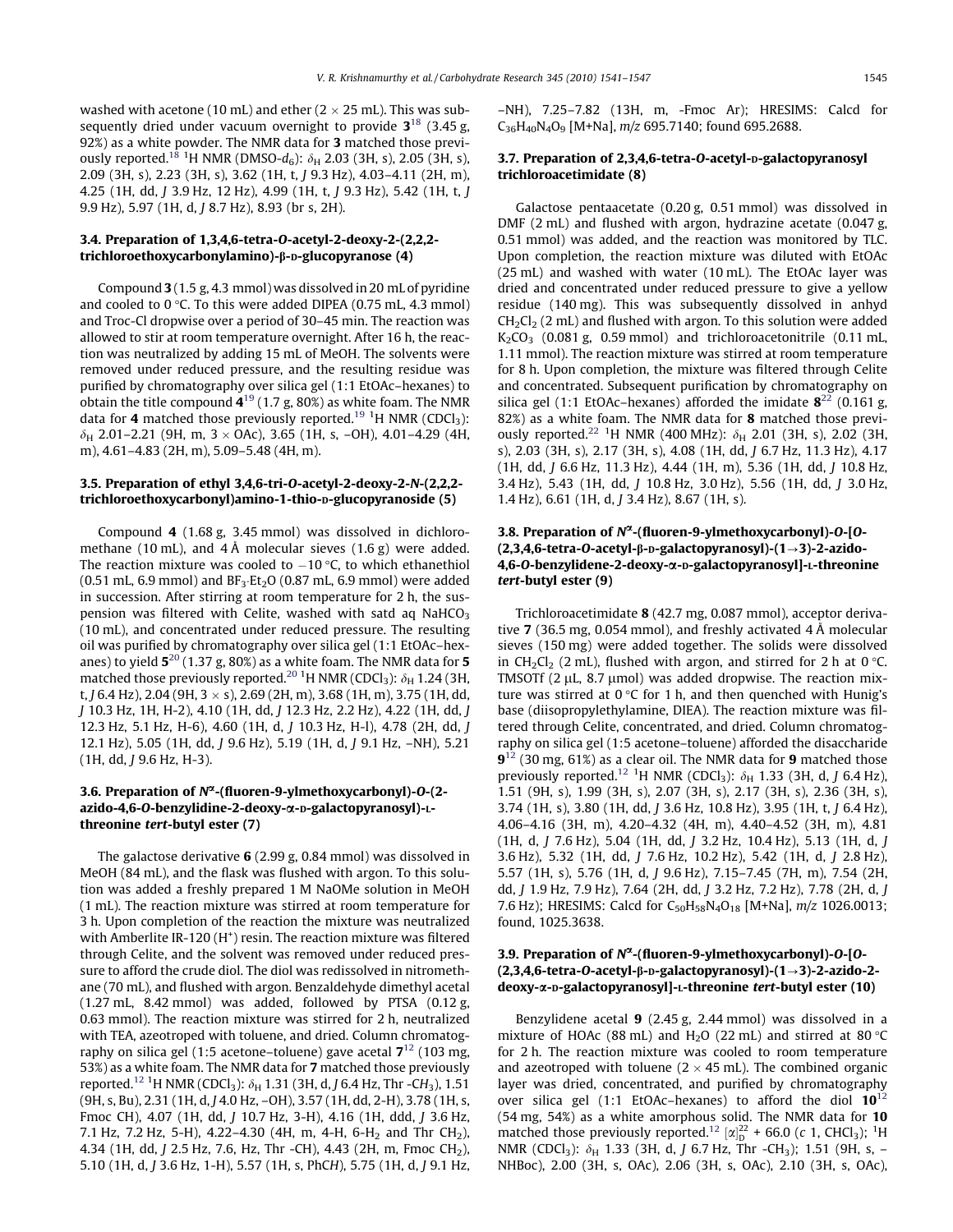2.17 (3H, s, OAc), 3.57 (1H, dd, J 3.3 Hz, 10.5 Hz, H-2), 3.81 (1H, d, J 7.6 Hz, H-5), 3.93 (1H, s, H-5'), 3.95 (2H, m, 6-H<sub>2</sub>), 4.02 (1H, dd, *J* 2.9 Hz, 10.5 Hz, H-3), 4.11 (1H, d, J 5.3 Hz, H-6′), 4.17 (1H, dd, J 4.1 Hz, 11.7 Hz), 4.21 (1H, d, J 2.5 Hz, H-4), 4.26 (1H, J 7.1 Hz, 7.6 Hz, Fmoc -CH<sub>2</sub>), 4.30 (1H, d, J 8.4 Hz, Thr -CH<sup> $\alpha$ </sup>), 4.45 (1H, s, Fmoc -CH), 4.47 (1H, dd, J 1.5 Hz, 6.1 Hz, Thr -CHb), 4.76 (1H, d, J 7.6 Hz, H-1′), 5.04 (1H, dd, J 3.3 Hz, 10.5 Hz, H-3′), 5.08 (1H, d, J 3.8 Hz, H-1), 5.30 (1H, dd, J 8.1 Hz, 10.5 Hz, H-2'), 5.41 (1H, d, J 3.3 Hz, H-4'), 5.70 (1 H, d, J 9.5 Hz, –NH), 7.31 (2H, at, J 7.6 Hz, 7.1 Hz, Fmoc -Ar), 7.40 (2H, dt, J 3.8 Hz, 7.1 Hz, Fmoc -Ar), 7.63 (2H, d, J 6.7 Hz, Fmoc -Ar), 7.77 (2H, d, J 7.2 Hz, Fmoc -Ar), 13C NMR (CDCl<sub>3</sub>): δ<sub>C</sub> 19.2, 20.7, 20.8, 20.9, 28.2, 47.3, 58.7, 59.2, 61.8, 62.9, 67.5, 68.5, 69.4, 69.7, 70.8, 71.5, 76.0, 77.0, 77.2, 77.4, 78.0, 83.2, 99.4, 102.1, 120.2, 124.5, 125.4, 127.2, 127.3, 127.9, 141.5, 143.9, 144.1, 156.9, 169.4, 169.8, 170.2, 170.3, 170.7; HRESIMS: Calcd for  $C_{43}H_{53}N_4O_{18}$  [M+Na]<sup>+</sup>,  $m/z$  937.3325; found, 937.3335.

# 3.10.  $N^{\alpha}$ -(Fluoren-9-ylmethoxycarbonyl)-O-{O-(2',3',4',6'-tetra-O-acetyl- $\beta$ -D-galactopyranosyl)-(1 $\rightarrow$ 3)-O-[3,4,6-tri-O-acetyl-2deoxy-2-2,2,2-trichloroethoxycarbonylamino)-β-D-glucopyranosyl- $(1\rightarrow 6)$ ]-2-azido-2-deoxy- $\alpha$ -p-galactopyranosyl-L-threonine tert-butyl ester (11)

Donor 5 (130 mg, 0.24 mmol) and acceptor 10 (180 mg, 0.20 mmol) were mixed with freshly activated 4 Å molecular sieves (500 mg). The reaction mixture was suspended in  $CH_2Cl_2$  (8.0 mL) and stirred at room temperature for 2 h, then cooled to  $0^{\circ}$ C. N-Iodosuccinimide (0.09 g, 0.40 mmol) was added, and the suspension was stirred for 15 min. Trifluoromethanesulfonic acid  $(3.5 \mu L, 0.04 \text{ mmol})$  was added, and stirring was continued overnight at room temperature. After 12 h, the reaction mixture was filtered through Celite into an aqueous solution of sodium thiosulfate with disappearance of the dark red color as the solution became colorless. The organic phase was separated, dried, and concentrated under reduced pressure. Subsequent purification by chromatography over silica gel (3:2 EtOAc–hexane), afforded the desired trisaccharide 11 (142 mg, 51% yield) and tetrasaccharide **11a** (53 mg, 19% yield).  $[\alpha]_D^{22}$  +45.4 (c 1, CHCl<sub>3</sub>); <sup>1</sup>H NMR (CDCl<sub>3</sub>):  $\delta$  1.31 (3H, d, J 6.0 Hz, Thr -CH<sub>3</sub>), 1.51 (9H, s, -NHBoc), 1.98 (3H, s, OAc), 2.00 (3H, s, OAc), 2.01 (3H, s, OAc), 2.02 (3H, s, OAc), 2.05 (3H, s, OAc), 2.08 (3H, s, OAc), 2.10 (3H, s, OAc), 3.54 (1H, d, J 10.8 Hz, Gal-N3 H-2), 3.67 (1H, m), 3.74 (1H, m), 4.20–4.40 (12 H, m), 4.50–4.61 (2H, m, Fmoc CH), 4.67 (1H, d, J 8.4 Hz, Thr CHb), 4.70 (1H, d, J 12.0 Hz, GlcNTroc-1,6 H-1), 4.74 (1H, d, J 7.8 Hz, Gal H-1), 4.83 (1H, d, J 12.6 Hz), 4.99 (1H, d, J 9.0 Hz, Gal-N3 H-1), 5.11 (3H, m), 5.26 (1H, ddd, J 8.4 Hz, 12 Hz, 22.5 Hz, Gal H-2), 5.28 (1H, d, J 3.0 Hz, GlcNTroc-1,6 H-3), 5.52 (1H, d, J 8.4 Hz), 5.61 (1H, d, J 9.6 Hz, Gal H-4), 6.07 (1H, d, J 9.6 Hz, Thr -NH), 7.16 (1H, d, J 6.6 Hz), 7.32 (2H, dd, J 7.2 Hz, 7.8 Hz, -Fmoc Ar), 7.43 (2H, m, -Fmoc Ar), 7.63 (2H, d, J 7.2 Hz, -Fmoc Ar), 7.77 (2H, d, J 7.8 Hz, -Fmoc Ar); <sup>13</sup>C NMR (CDCl<sub>3</sub>):  $\delta_c$  19.2, 20.7, 20.8, 20.9, 20.9, 28.2, 47.3, 56.5, 58.7, 59.2, 61.5, 62.2, 67.0, 67.7, 68.6, 68.7, 69.2, 69.3, 70.9, 71.3, 72.5, 72.1, 74.6, 75.6, 83.4, 95.6, 99.2, 101.3, 102.2, 120.2, 125.1, 125.3, 127.2, 127.3, 127.9, 141.5, 143.9, 144.0, 154.2, 157.1, 158.7, 159.3, 169.5, 169.7, 169.9, 170.3, 170.4, 170.6, 170.8, 170.9; HRESIMS: Calcd for  $C_{58}H_{72}Cl_{3}N_{5}O_{27}$  [M+K]<sup>+</sup>, m/z 1414.31144; found, 1414.31119.

Analytical data for **11a**:  $[\alpha]_D^{22}$  +7.5 (c 1, CHCl<sub>3</sub>); <sup>1</sup>H NMR (CDCl<sub>3</sub>):  $\delta_H$  1.33 (3H, d, J 6.6 Hz, Thr –CH<sub>3</sub>), 1.50 (9H, s, –NHBoc), 2.04 (27H, s,  $9 \times 3$  OAc's), 2.18 (3H, s), 3.54 (1H, dd, J 3.6 Hz, 10.8 Hz), 3.61 (1H, m), 3.70 (1H, d, J 7.2 Hz), 3.80 (1H, t, J 7.8 Hz), 3.95–4.4 (18H, m), 4.41 (1H, d, J 6.0 Hz), 4.48 (1H, dd, J 7.2 Hz, 9.6 Hz), 4.58 (1H, d, J 12.0 Hz), 4.73 (1H, d, J 19.2 Hz), 4.76 (1H, d, J 7.8 Hz), 4.86 (1H, d, J 12.0 Hz), 5.00 (1H, d, J 4.2 Hz), 5.10–5.03 (4H, m), 5.30 (2H, m), 5.41 (1H, d, J 3.0 Hz), 5.49 (1H, d, J 8.4 Hz), 5.65 (1H, d, J 9.6 Hz), 6.05 (1H, d, J 8.5 Hz, 1H), 7.17 (1H, d, J 7.2 Hz), 7.31 (2H, ddd, J 2.4 Hz, 7.2 Hz, 7.2 Hz, -Fmoc Ar), 7.41 (2H, ddd, J 3.7 Hz, 7.2 Hz, 7.2 Hz, -Fmoc Ar), 7.63 (2H, d, J 7.8 Hz, -Fmoc Ar), 7.77 (2H, d, J 7.8 Hz, -Fmoc Ar); <sup>13</sup>C NMR (CDCl<sub>3</sub>):  $\delta_c$ 19.2, 20.7, 20.8, 20.9, 21.1, 28.2, 47.3, 55.6, 56.2, 59.1, 59.6, 60.8, 61.8, 62.2, 67.0, 67.5, 68.5, 69.0, 69.2, 69.8, 71.4, 72.0, 72.5, 72.6, 73.4, 74.5, 75.4, 75.6, 83.3, 97.6, 96.0, 98.7, 101.2, 102.1, 120.2, 125.3, 125.4, 125.5, 127.2, 127.3, 127.9, 128.4, 129.2, 154.2, 155.0, 155.8, 169.4, 169.6, 170.1, 170.3, 170.6, 170.7, 170.8; HRESIMS: Calcd for  $C_{73}H_{90}Cl_6N_6O_{36}N_6Cl_6$  [M+Na]<sup>+</sup>,  $m/z$  1859.3425; found, 1859.34469. Calcd for [M+K]<sup>+</sup>, m/z 1875.31645; found, 1875.31979.

## 3.11.  $N^{\alpha}$ -(Fluoren-9-ylmethoxycarbonyl)-O-{O-(2,3,4,6-tetra-Oacetyl-β-D-galactopyranosyl)-(1→3)-O-[2-acetamido-3,4,6-tri-Oacetyl-2-deoxy - $\beta$ -D-glucopyranosyl- $(1\rightarrow 6)$ ]-2-acetamido-4-Oacetyl-2-deoxy-a-D-galactopyranosyl-L-threonine tert-butyl ester (12)

The trisaccharide 11 (61 mg, 0.04 mmol) was dissolved in 3:2:1 THF–AcOH–Ac<sub>2</sub>O (10 mL). Zinc powder  $(1 g)$  activated in 2% aq  $CuSO<sub>4</sub>$  was added, and the reaction mixture was stirred at room temperature for 1 h. The solid was filtered off through a pad of Celite, and the residue was diluted with  $CH<sub>2</sub>Cl<sub>2</sub>$ , and then filtered through a pad of Celite. The  $CH<sub>2</sub>Cl<sub>2</sub>$  layer was subsequently washed with 10% aq HCl (25 mL), collected, and dried over anhyd  $Na<sub>2</sub>SO<sub>4</sub>$ . The solvents were removed under reduced pressure, and the residue was subsequently dissolved in pyridine (1 mL) and cooled to 0 °C. Excess Ac<sub>2</sub>O (3 mL) was added to this solution, followed by the addition of a catalytic amount of DMAP (10 mg). The reaction mixture was allowed to warm to room temperature and stir for an additional 3 h. After 3 h the solvents were removed under reduced pressure, and the resulting oil was purified by column chromatography (6:1 EtOAc–hexanes) over silica gel to yield 12 as a white amorphous solid (34 mg, 54%).  $[\alpha]_D^{22}$  +38.3 (c 1, CHCl<sub>3</sub>); <sup>1</sup>H NMR (CDCl<sub>3</sub>):  $\delta_H$  1.33 (3H, d, J 6.6 Hz, Thr -CH<sub>3</sub>); 1.51 (9H, s, -NHBoc), 2.04 (24 H, 8 s, OAc), 3.46 (2H, m), 3.55 (1H, dd, J 3.6 Hz, 10.2 Hz, Gal-N3 H-2), 3.68 (1H, d, J 8.4 Hz), 3.91 (2H, m), 4.20– 4.00 (8H, m), 4.28 (5H, m), 4.39 (1H, m), 4.49 (1H, dd, J 7.2 Hz, 10.2 Hz), 4.57 (1H, d, J 11.4 Hz), 4.73 (2H, t, J 7.8 Hz, Gal H-1), 4.87 (1H, d, J 12.0 Hz, GlcNTroc-1,6 H-1), 5.05–5.00 (4H, m), 5.18 (1H, dd, J 7.8 Hz, 10.2 Hz), 5.36 (2H, m), 5.42 (1H, d, J 2.4 Hz), 5.45 (1H, d, J 7.8 Hz), 5.65 (1H, d, J 9.6 Hz, Gal H-4), 7.32 (2H, ddd, J 3.0 Hz, 7.8 Hz, 7.8 Hz, -Fmoc Ar), 7.41 (2H, ddd, J 4.2 Hz, 7.8 Hz, 7.8 Hz, -Fmoc Ar), 7.63 (2H, d, J 7.2 Hz, -Fmoc Ar), 7.77 (2H, d, J 6.6 Hz, -Fmoc Ar); HRESIMS:  $C_{61}H_{79}N_3O_{28}$  Calcd for [M+Na]<sup>+</sup>, m/z 1324.47478; found, 1324.47592. Calcd for [M+K]<sup>+</sup>, m/z 1340.44872; found, 1340.45010.

## 3.12.  $N^{\alpha}$ -(Fluoren-9-ylmethoxycarbonyl)-O-{O-(2,3,4,6-tetra-Oacetyl- $\beta$ - $D$ -galactopyranosyl)-(1 $\rightarrow$ 3)-O-[2-acetamido-3,4,6-tri-Oacetyl-2-deoxy-ß-p-glucopyranosyl- $(1\rightarrow 6)$ ]-2-acetamido-4-Oacetyl-2-deoxy-a-D-galactopyranosyl-L-threonine (1)

The protected trisaccharide 12 (27 mg) was dissolved in  $CH_2Cl_2$  $(4 \text{ mL})$  and cooled to 0 °C. Trifluoroacetic acid  $(2 \text{ mL})$  was added, and the reaction mixture was allowed to warm slowly to room temperature. After 2 h the solvent was concentrated under reduced pressure, and the residue was loaded onto a reversed-phase HPLC column with gradient eluting from 70:30 to 30:70 of  $H<sub>2</sub>O-CH<sub>3</sub>CN$ at a flow rate of 6 mL/min. The fraction eluting at a retention time of 58 min was collected and concentrated under reduced pressure to obtain 1 as a white amorphous solid (19 mg, 72% yield).  $[\alpha]_D^{22}$ +35.7 (c 1, CHCl<sub>3</sub>); <sup>1</sup>H NMR (CDCl<sub>3</sub>):  $\delta_H$  1.21 (3H, d, J 6.6 Hz, Thr  $-CH_3$ ), 2.04 (30H, s, 10  $\times$  3 OAc's), 2.48 (1H, br s,  $-OH$ ), 3.43 (1H, t, J 8.4 Hz), 3.66–3.69 (2H, m), 3.79–3.83 (4H, m), 4.04–4.13 (5H, m), 4.22–4.29 (5H, m), 4.42 (1H, d, J 6.0 Hz), 4.56–4.51 (3H, m), 4.68 (1H, d, J 7.8 Hz), 4.84 (1H, m), 4.92 (1H, m), 4.97–5.03 (2H, m), 5.25